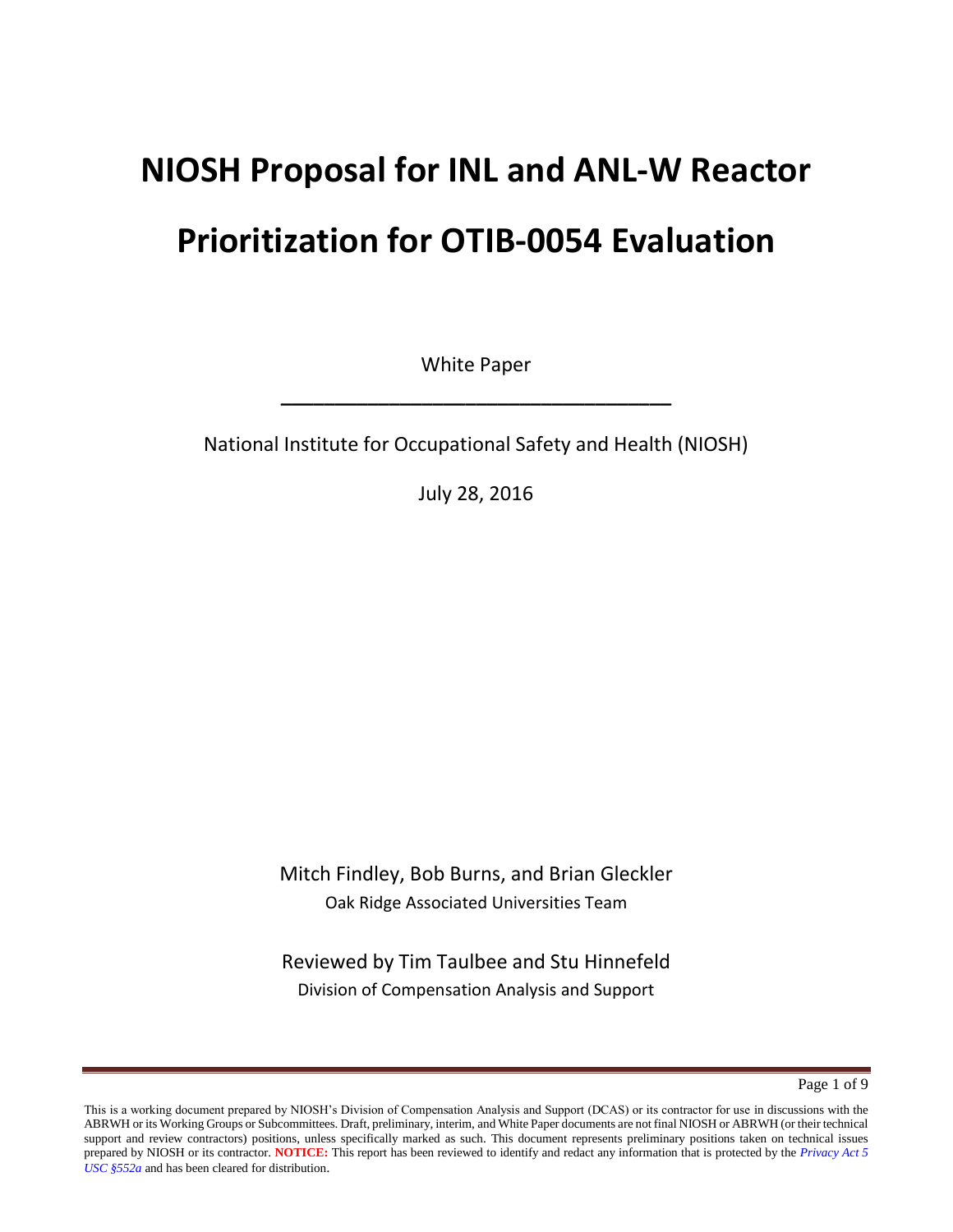#### **Introduction**

In March 2016, SC&A released SCA-TR-2016-SEC002, *INL SEC-00219 Reactor Prioritization for Evaluation of ORAU-OTIB-0054 Applicability, Revision 0*. The report was prepared in response to a request from the Advisory Board on Radiation and Worker Health (ABRWH) to screen the rest of the Idaho National Laboratory (INL) reactors not already reviewed with respect to ORAUT-OTIB-0054 to ensure that the prescribed approaches were bounding for INL reactors. ORAUT-OTIB-0054 is a primary tool used for internal dose reconstruction by assigning fission and activation product intakes via ratios tied to an indicator radionuclide.

In SCA-TR-2016-SEC002 Rev. 0, SC&A reviewed all 52 reactors in the history of the INL site and grouped them into high, medium, and low priority categories in regards to performing evaluations on whether OTIB-0054 is bounding for INL reactors. The assignment of a reactor to one of the priority categories considered the following per SC&A:

- reactor design factors such as fuel type, enrichment, cladding, moderator and coolant
- operational modes such as steady-state or periodic
- if the reactor operated within design limits or was intentionally taken outside of those limits (INL was a reactor "testing station")

From the 52 total reactors the following were removed from consideration:

- 12 Argonne National Laboratory-West (ANL-W) reactors
- 4 Naval Reactor Facility reactors (outside of EEOICPA program)
- 3 Test Area North reactors already evaluated
- 3 Test Reactor Area reactors already evaluated
- 2 reactors cancelled before operations

The 28 INL reactors remaining were grouped into the categories listed in Table 1.

| <b>INL Priority Category</b> | <b>Number of Reactors</b> |
|------------------------------|---------------------------|
| High                         | 13                        |
| Medium                       |                           |
| Low                          |                           |

*Table 1: INL reactor priority in SCA-TR-2016-SEC002 Rev 0* 

For the remainder of this report only the high priority category INL reactors will be addressed as they were identified as the reactors of most concern in regards to OTIB-0054. NIOSH believes that the high priority category recognized in the SC&A report should be addressed first with the medium and low categories reserved for evaluation after completion of the high priority category reactors. The following reactors were identified by SC&A as being in the high priority category. The thirteen high priority INL reactors are presented in the table below:

This is a working document prepared by NIOSH's Division of Compensation Analysis and Support (DCAS) or its contractor for use in discussions with the ABRWH or its Working Groups or Subcommittees. Draft, preliminary, interim, and White Paper documents are not final NIOSH or ABRWH (or their technical support and review contractors) positions, unless specifically marked as such. This document represents preliminary positions taken on technical issues prepared by NIOSH or its contractor. **NOTICE:** This report has been reviewed to identify and redact any information that is protected by the *Privacy Act 5 USC §552a* and has been cleared for distribution.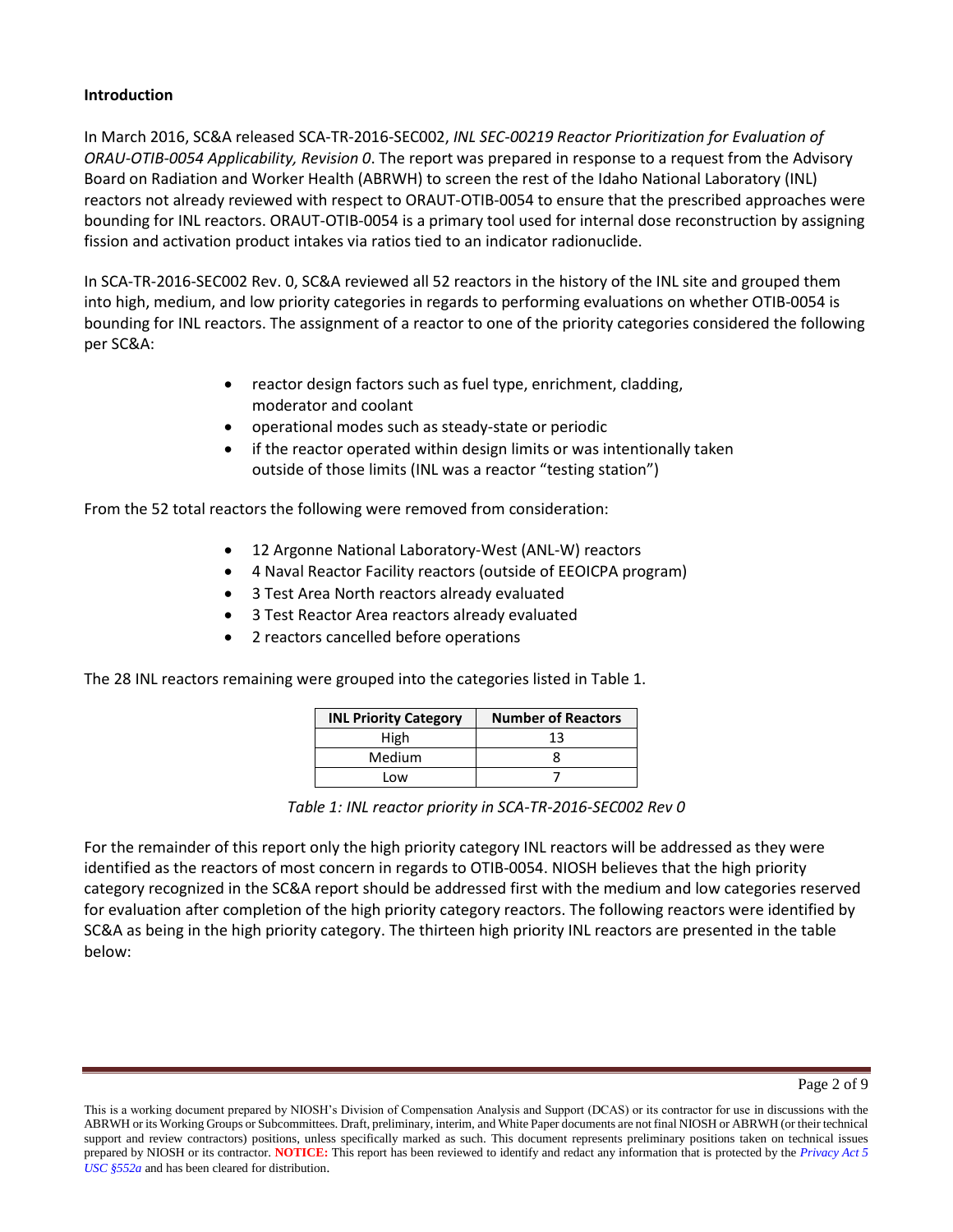| <b>Reactor # in SC&amp;A Report</b> | <b>Reactor Name</b>                                                  |
|-------------------------------------|----------------------------------------------------------------------|
| 11                                  | Cavity Reactor Critical Experiment (CRCE)                            |
| 29                                  | Loss of Fluid Test Facility (LOFT)                                   |
| 31                                  | Mobile Low Power Reactor (ML-1)                                      |
| 35                                  | <b>Organic Moderated Reactor Experiment (OMRE)</b>                   |
| 36                                  | Power Burst Facility (PBF)                                           |
| 39                                  | Special Power Excursion Reactor Test I (SPERT-I)                     |
| 40                                  | Special Power Excursion Reactor Test II (SPERT-II)                   |
| 41                                  | Special Power Excursion Reactor Test IIII (SPERT-III)                |
| 42                                  | Special Power Excursion Reactor Test IV (SPERT-IV)                   |
| 43                                  | <b>Spherical Cavity Reactor Critical Experiment (SCRCE)</b>          |
| 46                                  | Systems for Nuclear Auxiliary Power 10A Transient No. 1 (SNAPTRAN-1) |
| 47                                  | Systems for Nuclear Auxiliary Power 10A Transient No. 2 (SNAPTRAN-2) |
| 48                                  | Systems for Nuclear Auxiliary Power 10A Transient No. 3 (SNAPTRAN-3) |

*Table 2: High priority category INL reactors in SCA-TR-2016-SEC002 Rev 0* 

On June 10, 2016, revision 1 of SCA-TR-2016-SEC002 was released. The primary change in the revision was a change in the prioritization of INL reactors for OTIB-0054 review. The primary change was the reduction of high priority category reactors from 13 to 7. Below are tables which summarize the difference in the number of reactors categorized for ORAU-OTIB-0054 applicability.

| <b>Priority Category</b> | <b>Revision 0</b> | <b>Revision 1</b> |
|--------------------------|-------------------|-------------------|
| High                     |                   |                   |
| Medium                   |                   |                   |
| _NW                      |                   |                   |

*Table 3: INL reactor priority in SCA-TR-2016-SEC002 Rev 1* 

| <b>Reactor # in SC&amp;A Report</b> | <b>Reactor Name</b>                                   |
|-------------------------------------|-------------------------------------------------------|
| 29                                  | Loss of Fluid Test Facility (LOFT)                    |
| 35                                  | <b>Organic Moderated Reactor Experiment (OMRE)</b>    |
| 36                                  | Power Burst Facility (PBF)                            |
| 39                                  | Special Power Excursion Reactor Test I (SPERT-I)      |
| 40                                  | Special Power Excursion Reactor Test II (SPERT-II)    |
| 41                                  | Special Power Excursion Reactor Test IIII (SPERT-III) |
| 42                                  | Special Power Excursion Reactor Test IV (SPERT-IV)    |

*Table 4: High priority category INL reactors in SCA-TR-2016-SEC002 Rev 1* 

In July 2016, SC&A released SCA-TR-2016-SEC010, *Argonne National Laboratory-West SEC-00224 Reactor Prioritization for Evaluation of ORAU-OTIB-0054 Applicability, Revision 0*. The report evaluated the 12 Argonne National Laboratory-West (ANL-W) reactors that were excluded from SCA-TR-2016-SEC002. The evaluation followed the same criteria as described earlier but also considered four factors "that reflect the scope of the population 'at risk' of uncontrolled/unmonitored exposures." Those four factors are duration of reactor operation, frequency/intensity of operation, approximate number of workers potentially exposure during operation, and incidents/other factors with potential to contribute to the risk of unintended/unprotected exposures.

This is a working document prepared by NIOSH's Division of Compensation Analysis and Support (DCAS) or its contractor for use in discussions with the ABRWH or its Working Groups or Subcommittees. Draft, preliminary, interim, and White Paper documents are not final NIOSH or ABRWH (or their technical support and review contractors) positions, unless specifically marked as such. This document represents preliminary positions taken on technical issues prepared by NIOSH or its contractor. **NOTICE:** This report has been reviewed to identify and redact any information that is protected by the *Privacy Act 5 USC §552a* and has been cleared for distribution.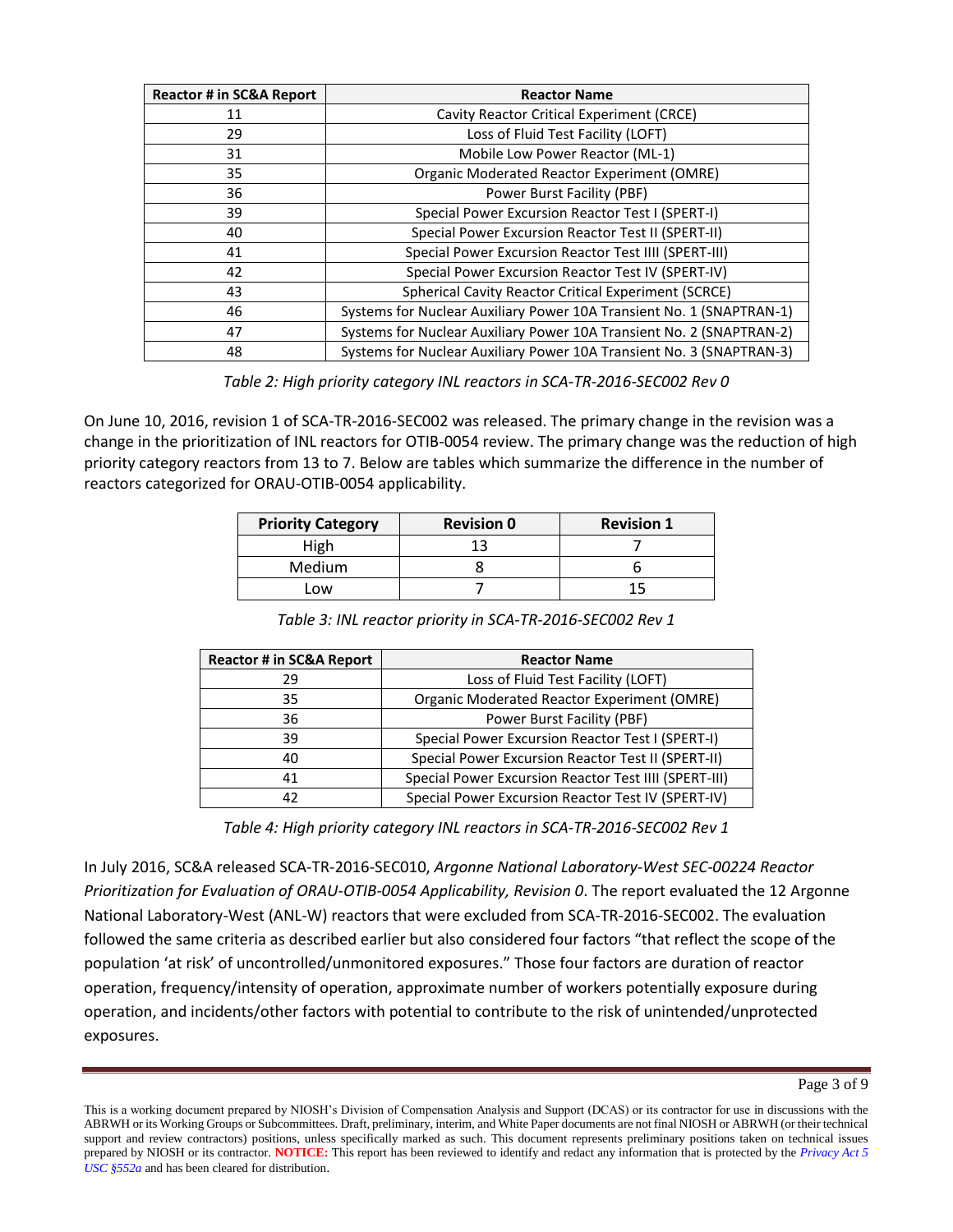| <b>ANL-W Priority Category</b> | <b>Number of Reactors</b> |
|--------------------------------|---------------------------|
| High                           |                           |
| Medium                         |                           |
| Low                            |                           |

*Table 5: ANL-W reactor priority in SCA-TR-2016-SEC010 Rev 0* 

Again, focusing only on the high priority category the following seven reactors were identified as causing the most concern in regards to OTIB-0054.

| <b>Reactor # in SC&amp;A Report</b> | <b>Reactor Name</b>                                  |
|-------------------------------------|------------------------------------------------------|
| 6                                   | Boiling Water Reactor Experiment No. I (BORAX-I)     |
|                                     | Boiling Water Reactor Experiment No. II (BORAX-II)   |
| 8                                   | Boiling Water Reactor Experiment No. III (BORAX-III) |
| 9                                   | Boiling Water Reactor Experiment No. IV (BORAX-IV)   |
| 10                                  | Boiling Water Reactor Experiment No. V (BORAX-V)     |
| 17                                  | Experimental Breeder Reactor No. I (EBR-I)           |
| 18                                  | Experimental Breeder Reactor No. II (EBR-II)         |

*Table 6: High priority category ANL-W reactors in SCA-TR-2016-SEC010 Rev 0* 

## **Discussion**

The following narrative provides a review of each of the high priority category reactors for INL and ANL-W. NIOSH believes that combining the reactors from both sites is practical given the completion of both the INL and ANL-W 83.13 evaluation reports.

#### INL: Loss of Fluid Test Facility (LOFT)

The Loss of Fluid Test Facility (TAN-650) operated from 1973 - 1985. It was part of an international safety program for commercial power reactors. From the Historical Engineering Record – Idaho National Engineering and Environmental Laboratory – Test Area North, HAER No. ID-33-E (SRDB 83751) page 120, "The first nuclear test took place on December 10, 1978." NIOSH proposes that LOFT be removed from consideration for evaluation of OTIB-0054 applicability at this time because nuclear operations began after the INL SEC evaluation period. If the workgroup believes a review is necessary, we suggest that it be categorized along with other findings arising from SCA's review of the site profile, rather than with SEC-00219 findings.

#### INL: Organic Moderated Reactor Experiment (OMRE)

The Organic Moderated Reactor Experiment operated from 1957 - 1963. It was a concept reactor to demonstrate the technical and economic feasibility of using a liquid hydrocarbon as both coolant and moderator. NIOSH agrees that OMRE should be evaluated due to its unique design and that the Piqua Nuclear Generating Station, a municipal power reactor that was developed based on OMRE, is already part of the Special Exposure Cohort.

This is a working document prepared by NIOSH's Division of Compensation Analysis and Support (DCAS) or its contractor for use in discussions with the ABRWH or its Working Groups or Subcommittees. Draft, preliminary, interim, and White Paper documents are not final NIOSH or ABRWH (or their technical support and review contractors) positions, unless specifically marked as such. This document represents preliminary positions taken on technical issues prepared by NIOSH or its contractor. **NOTICE:** This report has been reviewed to identify and redact any information that is protected by the *Privacy Act 5 USC §552a* and has been cleared for distribution.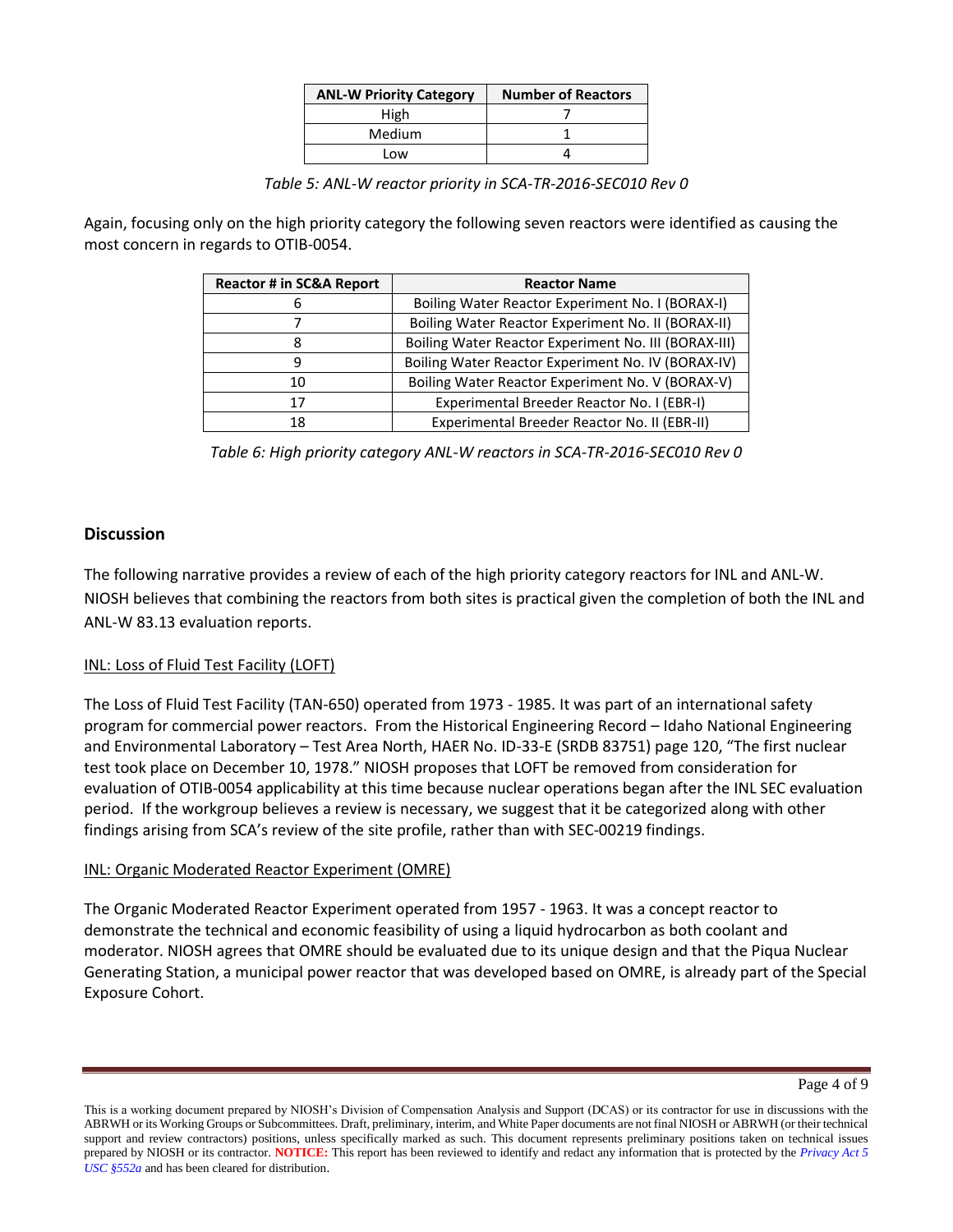#### INL: Power Burst Facility (PBF)

The Power Burst Facility operated from 1972 through 1985 and was located on the former site of SPERT-I. It was an extension of the reactor safety studies started with the Special Power Excursion Test reactors. As such, it was utilized for transient testing to produce accident conditions. Fuel failure was one outcome of the PBF testing. PBF utilized an intermediate enriched fuel with a unique ceramic fuel clad in 304 stainless steel. Due to the unique fuel, NIOSH agrees that PBF should be evaluated.

## INL: Special Power Excursion Reactor Tests

Four SPERT reactors (I-IV) were constructed and tested between 1955 and 1970 in an effort to understand the mechanisms that resist power increases and terminate runaway power conditions. These reactors were designed and operated beyond their normal safety limits to study a wide range of variables, such as core configuration, coolant flow and reflection, moderation, void, and temperature coefficients. NIOSH proposes that a model for the most extreme experiment from all of the Special Power Excursion Reactor Tests (SPERT), in terms of possible departures from OTIB-0054, be used to represent the "bounding" case to cover all four SPERT reactors that are discussed below.

## INL: Special Power Excursion Reactor Test I (SPERT-I)

Special Power Excursion Reactor Test I operated from June 1955 until the fall of 1964. It was an open-tank, light water-moderated and reflected reactor, originally using 93 % enriched uranium fuel. The reactor tank was four feet in diameter and 14 feet tall and water filled to a level two feet above the core. The SPERT-I tests were characterized by sudden power spikes arrested by shutdown or the self-limiting tendencies of the reactor itself. No provisions for heat removal or coolant circulation through the core were included. Three important tests for SPERT-I were:

- 1. A deliberate 2,300 MWt power burst on November 5, 1962 that destroyed the highly-enriched uranium metal plate core and distorted the reactor vessel. SPERT-I was rebuilt and used low-enriched uranium rod fuel afterward.
- 2. Uranium oxide fuel (low enrichment  $4\%$ ) was for a 17,400 MWt power burst on November 12, 1963.
- 3. Uranium oxide fuel (low enrichment 4%) was for a 35,000 MWt power burst on April 14, 1964.

#### INL: Special Power Excursion Reactor Test II (SPERT-II)

Special Power Excursion Reactor Test II operated from March 1960 until August 1964. It continued the program of investigating the kinetic behavior of heterogeneous, water-moderated, reactor systems begun with SPERT-I. It was a closed, pressurized water reactor with a reactor tank 10 feet in diameter and 24. 5 feet deep. The coolant flow system designed for utilized either light water or heavy water. SPERT-II utilized 93% enriched uranium aluminum clad fuel plates and was not designed to operate at high temperatures and pressures.

This is a working document prepared by NIOSH's Division of Compensation Analysis and Support (DCAS) or its contractor for use in discussions with the ABRWH or its Working Groups or Subcommittees. Draft, preliminary, interim, and White Paper documents are not final NIOSH or ABRWH (or their technical support and review contractors) positions, unless specifically marked as such. This document represents preliminary positions taken on technical issues prepared by NIOSH or its contractor. **NOTICE:** This report has been reviewed to identify and redact any information that is protected by the *Privacy Act 5 USC §552a* and has been cleared for distribution.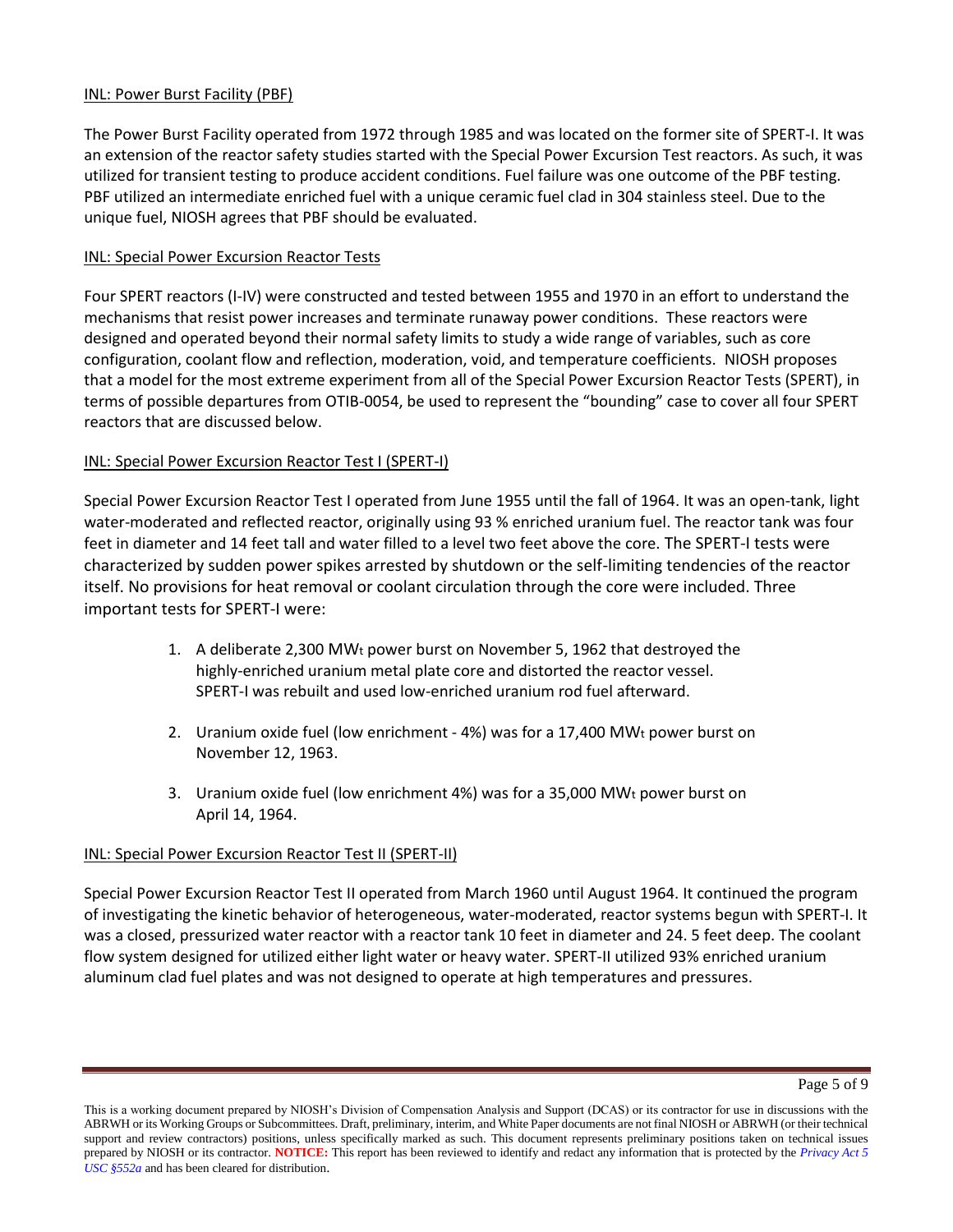## INL: Special Power Excursion Reactor Test III (SPERT-III)

Special Power Excursion Reactor Test III operated from December 1958 until June 1968. It provided the widest practical range of control over temperature, pressure, and coolant flow. Pressures from atmospheric to 2,500 psi, water temperatures from 68° to 670°F, and coolant flow rates ranging from zero to 20,000 gallons per minute with heat-removal capacities up to 60,000 kilowatts for durations of 30 minutes were attainable. SPERT-III utilized 4% enriched uranium stainless steel clad fuel plates.

# INL: Special Power Excursion Reactor Test IV (SPERT-IV)

Special Power Excursion Reactor Test IV operated from July 1962 until August 1970. Unlike the other SPERT reactors, it was a twin-pool facility (open-tank) for detailed studies of reactor stability as affected by varying conditions, including forced coolant flow, variable height of water above the core, hydrostatic head, and other hydrodynamic effects. Most specifically, SPERT-IV made detailed studies of phenomena of instability first observed in the 1,300 excursions conducted at SPERT-I. SPERT-III utilized 93% enriched uranium aluminum clad fuel plates.

## ANL-W: Boiling Water Reactor Experiment No. I (BORAX-I)

Boiling Water Reactor Experiment No. I operated from July 1953 to July 1954 but only during the summer and fall months because it was not housed in a building. It was the first of a series of five separate reactors designed to investigate the safety of boiling water reactors. Fuel assemblies were made of curved fuel plates containing a U-235-aluminum-alloy core that was clad with aluminum. In July 1954, it was subjected to a final deliberate destructive excursion to determine the inherent safety under extreme conditions. It operated at 1.4 MWt. NIOSH proposes that BORAX-I be removed from consideration for evaluation of OTIB-0054 applicability, as nuclear operations of this reactor are during an existing SEC time period. NIOSH has already determined it is infeasible to reconstruct the fission product doses from this reactor due to limited to nonexistent bioassay.

# ANL-W: Boiling Water Reactor Experiment No. II (BORAX-II)

Boiling Water Reactor Experiment No. II operated from October 1954 to March 1955. With BORAX-II, ANL tested new core combinations using different enrichments of U-235 in the fuel plates. It operated at 6.4 MWt. NIOSH proposes that BORAX-II be removed from consideration for evaluation of OTIB-0054 applicability as nuclear operations of this reactor are during an existing SEC time period. NIOSH has already determined it is infeasible to reconstruct the fission product doses from this reactor due to limited to non-existent bioassay.

# ANL-W: Boiling Water Reactor Experiment No. III (BORAX-III)

Boiling Water Reactor Experiment No. III operated from July 1955 to April 1956. In 1955, ANL replaced the reactor core and added a turbine-generator to BORAX-II to test power distribution, and whether turbine contamination would be a significant problem in a boiling water reactor. The revised reactor configuration was designated BORAX-III. The core consisted of 90% enriched uranium aluminum alloyed fuel plates clad in aluminum. It operated at 12 MWt. NIOSH proposes that BORAX-III be removed from consideration for evaluation of OTIB-0054 applicability as nuclear operations of this reactor are during an existing SEC time period. NIOSH has already determined it is infeasible to reconstruct the fission product doses from this reactor due to limited to non-existent bioassay.

This is a working document prepared by NIOSH's Division of Compensation Analysis and Support (DCAS) or its contractor for use in discussions with the ABRWH or its Working Groups or Subcommittees. Draft, preliminary, interim, and White Paper documents are not final NIOSH or ABRWH (or their technical support and review contractors) positions, unless specifically marked as such. This document represents preliminary positions taken on technical issues prepared by NIOSH or its contractor. **NOTICE:** This report has been reviewed to identify and redact any information that is protected by the *Privacy Act 5 USC §552a* and has been cleared for distribution.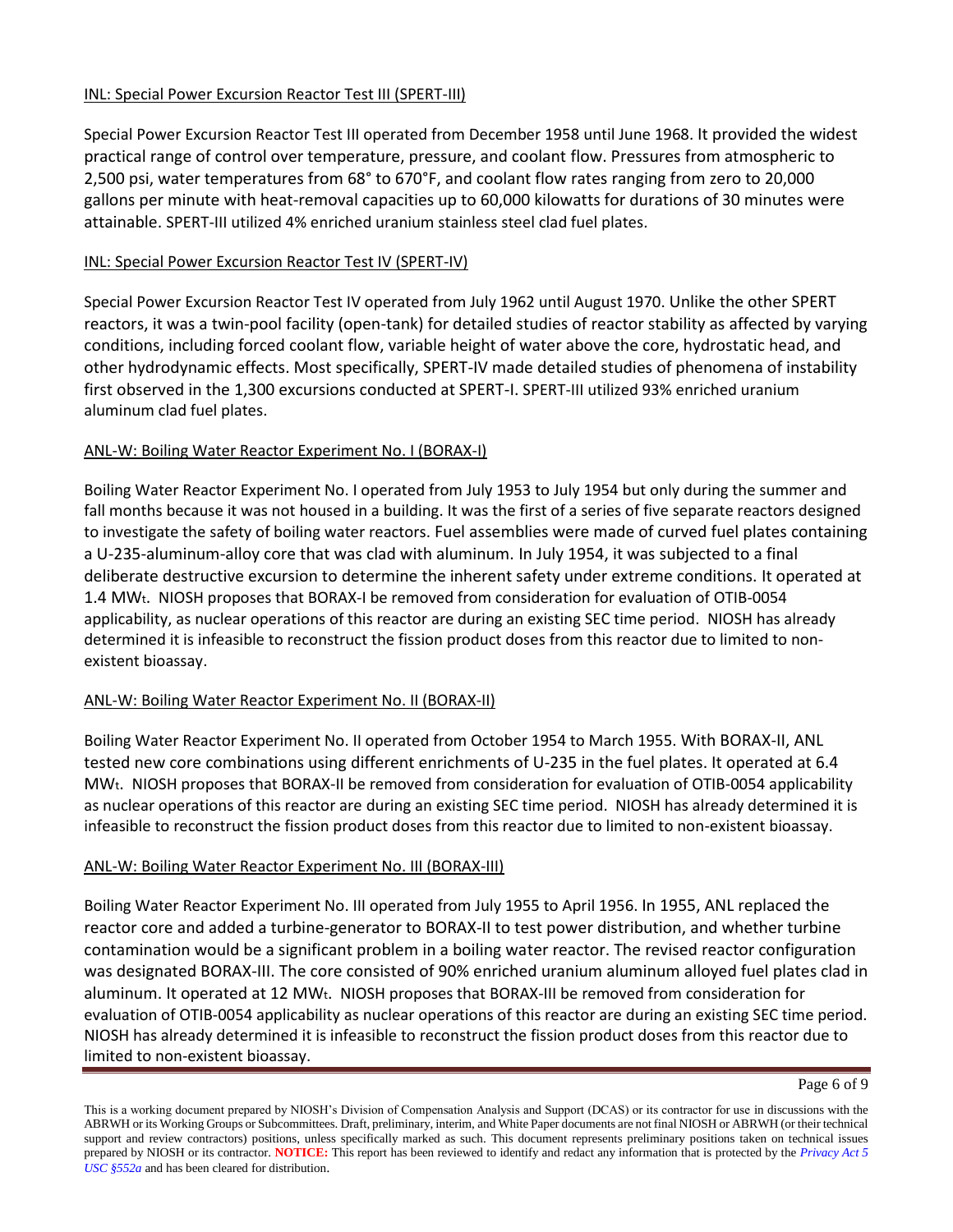## ANL-W: Boiling Water Reactor Experiment No. IV (BORAX-IV)

Boiling Water Reactor Experiment No. IV operated from July 1956 to June 1958. ANL-W replaced the BORAX-III core with a core of a maximum seventy-two ceramic uranium-thorium oxide fuel elements to test and demonstrate the feasibility of stable operation with a fuel that: (1) could operate at higher temperatures than the uranium core; and (2) was considered less reactive with water coolant in case of cladding rupture. It operated at 20 MWt. NIOSH agrees that BORAX-IV should be evaluated for OTIB-0054 applicability due to the use of uranium-thorium oxide fuel during the operational period.

# ANL-W: Boiling Water Reactor Experiment No. V (BORAX-V)

Boiling Water Reactor Experiment No. V operated from March 1962 to August 1964. It had essentially the same arrangement as BORAX-IV but had a nuclear superheat system added to determine the safety aspects and potential steam cycle efficiency increases. It operated at 40 MWt. NIOSH proposes that BORAX-V be removed from consideration for evaluation of OTIB-0054 applicability since the core is the same as BORAX IV and the BORAX V primary function was to evaluate steam superheating.

## ANL-W: Experimental Breeder Reactor No. I (EBR-I)

Experimental Breeder Reactor No. I operated from 1951 to 1963. It was an unmoderated and heterogeneous design with a thermal output of approximately 1 MWt at full power. To permit the efficient removal of heat and to minimize neutron moderation a sodium-potassium (NaK) coolant was used. There were four cores utilized during operation:

- 1. Mark I (1951 1954): This core was 93% enriched unalloyed uranium in stainless-steel jackets.
- 2. Mark II (1954 1955): This core was 98% enriched uranium with a 2% zirconium alloy. On November 29, 1955, this core experienced a partial meltdown.
- 3. Mark III (1957-1962): This core was also composed of 98% enriched uranium with a 2% zirconium alloy and was used to prove that there was nothing intrinsically unsafe about a breeder reactor after the partial meltdown of the Mark II core.
- 4. Mark IV (1962 1963): This core was composed of 98.6% plutonium, 1.25% aluminum, and some impurities. The fuel was fabricated and canned at Rocky Flats in a joint effort with Argonne National Laboratory (Lemont, IL).

NIOSH proposes that the most bounding of the last two EBR-I cores be used. The first two cores are during the current SEC time period, where NIOSH has already determined it is infeasible to reconstruct internal doses to fission products. While it is initially believed the plutonium core will likely be bounding, some preliminary modeling would need to be performed on both cores to confirm this.

#### ANL-W: Experimental Breeder Reactor No. II (EBR-II)

Experimental Breeder Reactor No. II operated from September 1961 to September 1994. EBR-II was an unmoderated, sodium-cooled, fast-neutron power reactor, which was designed to produce 62.5 MWt.

This is a working document prepared by NIOSH's Division of Compensation Analysis and Support (DCAS) or its contractor for use in discussions with the ABRWH or its Working Groups or Subcommittees. Draft, preliminary, interim, and White Paper documents are not final NIOSH or ABRWH (or their technical support and review contractors) positions, unless specifically marked as such. This document represents preliminary positions taken on technical issues prepared by NIOSH or its contractor. **NOTICE:** This report has been reviewed to identify and redact any information that is protected by the *Privacy Act 5 USC §552a* and has been cleared for distribution.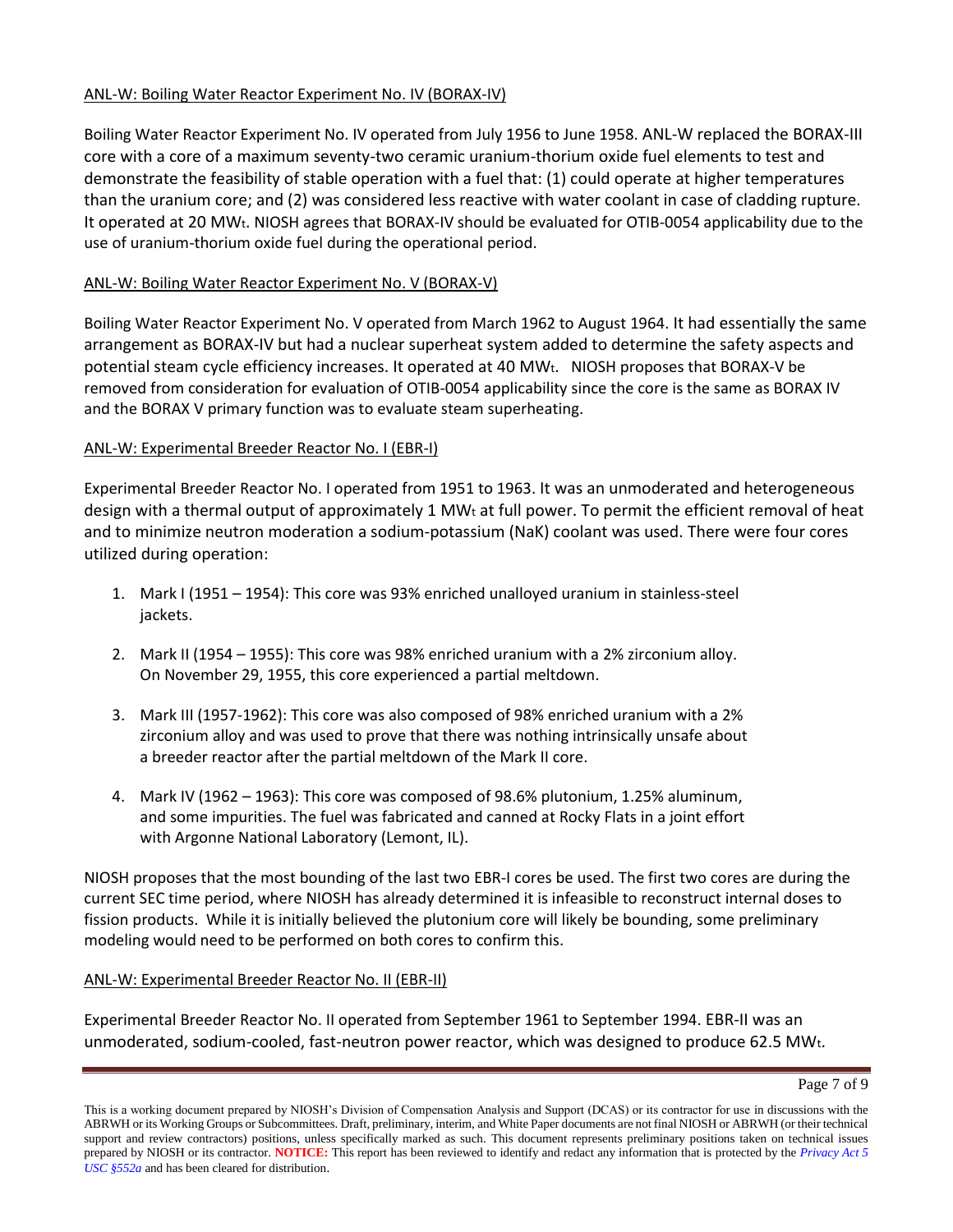Until September 1970, EBR-II consisted of a high-enriched uranium core surrounded on all sides by a blanket of depleted uranium. In September 1970, some of the EBR-II Reactor's depleted-uranium blanket subassemblies were replaced with stainless-steel reflector subassemblies. It utilized 67% enriched uranium fuel pins. Since the EBR-II fuel loading is significantly different from the Fast Flux Test Facility modeled in ORAU-OTIB-0054, NIOSH agrees that EBR-II should be evaluated for OTIB-0054 applicability.

# **Conclusions**

- NIOSH proposes merging the INL and ANL-W high priority category reactors for evaluation of OTIB-0054 applicability. NIOSH also proposes that after the evaluation of the high priority category reactors is completed, any concerns regarding the medium and low priority category reactors can then be addressed.
- NIOSH proposes that the Loss of Fluid Test Facility (LOFT) be removed from consideration for evaluation of OTIB-0054 applicability at this time, due to nuclear operations not commencing until December 1978.
- NIOSH agrees that the Organic Moderated Reactor Experiment (OMRE) should be evaluated for OTIB-0054 applicability due to its unique moderator and coolant.
- NIOSH agrees that the Power Burst Facility (PBF) should be evaluated for OTIB-0054 applicability due to the use of ceramic fuel.
- NIOSH proposes that a model for the most extreme experiment from all of the Special Power Excursion Reactor Tests (SPERT), in terms of possible departures from OTIB-0054, be used to represent the "bounding" case to cover all four SPERT reactors.
- Boiling Water Reactor Experiment (BORAX) No. I, II, and III all ceased operations before the end of the approved SEC period for ANL-W. NIOSH proposes BORAX I-III be removed from consideration for evaluation of OTIB-0054 applicability as their operating years are covered by the SEC period when bioassay data is known to be incomplete and an infeasibility to reconstruct doses has already been established. NIOSH agrees that BORAX-IV should be evaluated for OTIB-0054 applicability due to the use of uranium-thorium oxide fuel. NIOSH proposes that BORAX-V be removed from consideration for evaluation of OTIB-0054 applicability since its primary function was to evaluate steam superheating with essentially the same configuration as BORAX-IV.
- NIOSH proposes that the most bounding of the last two EBR-I cores be used. While it is initially believed the plutonium core would be bounding, some preliminary modeling would need to be performed on all four cores to confirm this.
- NIOSH agrees that the Experimental Breeder Reactor No. II should be evaluated for OTIB-0054 applicability.

NIOSH recommends the review for the high priority category INL and ANL-W reactors for OTIB-0054 applicability be categorized as presented below based on the reasons provided.

| <b>Reactor #s for NIOSH-Proposed Grouping</b><br>for OTIB-0054 Applicability Evaluation | <b>Reactor Name</b>                                      |
|-----------------------------------------------------------------------------------------|----------------------------------------------------------|
| 35                                                                                      | Organic Moderated Reactor Experiment (OMRE)              |
| 36                                                                                      | Power Burst Facility (PBF)                               |
| 39, 40, 41, 42                                                                          | Special Power Excursion Reactor Tests I-IV (SPERT I-IV)) |
| 9                                                                                       | Boiling Water Reactor Experiment No. IV (BORAX-IV)       |
| 17                                                                                      | Experimental Breeder Reactor No. 1 (EBR-I) Core 4        |
| 18                                                                                      | Experimental Breeder Reactor No. II (EBR-II)             |

This is a working document prepared by NIOSH's Division of Compensation Analysis and Support (DCAS) or its contractor for use in discussions with the ABRWH or its Working Groups or Subcommittees. Draft, preliminary, interim, and White Paper documents are not final NIOSH or ABRWH (or their technical support and review contractors) positions, unless specifically marked as such. This document represents preliminary positions taken on technical issues prepared by NIOSH or its contractor. **NOTICE:** This report has been reviewed to identify and redact any information that is protected by the *Privacy Act 5 USC §552a* and has been cleared for distribution.